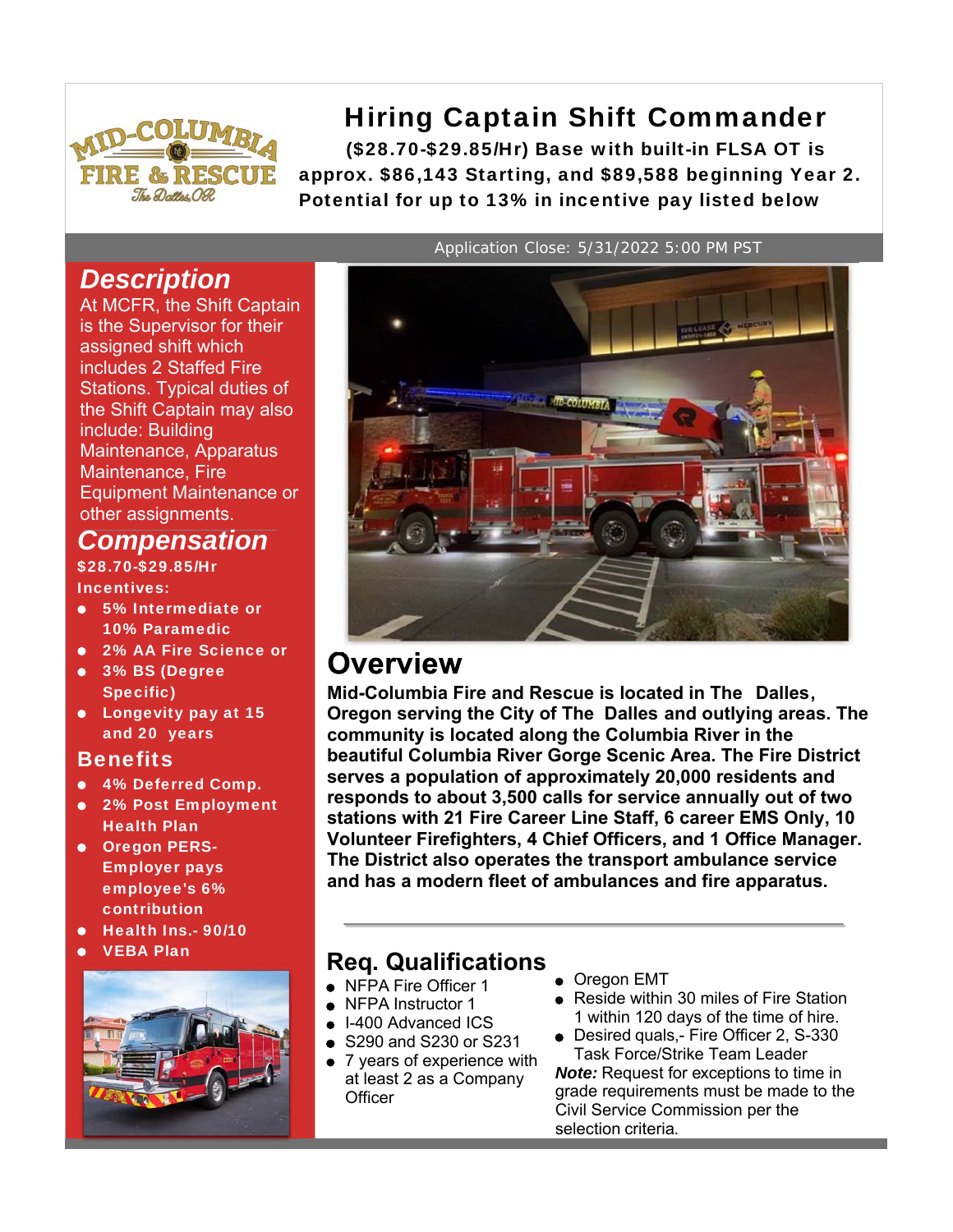# Shift Captain Position

### Position Description:

In 2021, MCFR responded to 3,522 calls for service and is a full-service all-hazards Fire, Rescue and EMS organization. The District operates the ambulance service for the community of The Dalles and surrounding areas.

The Shift Captain is the highest ranking line officer which supervises the daily activities of the assigned personnel and stations. Along with emergency response duties, the Captain is additionally assigned projects or areas of responsibility such as facility maintenance, apparatus maintenance, firefighting equipment and others. Captains are generally assigned budget lines and are required to have excellent management, planning, and organizational skills. Captains work under the direction of Chief Officers and are required to support and enforce their direction while also exercising independent judgement within their scope of authority.

The Captain is expected to embrace, support,

and promote the Fire District's mission, values, and culture, which include:

- High ethical standards;
- Active participation in teamwork;
- Strong safety principles and safety awareness; and
- Providing outstanding customer service to internal and external customers

### **Other Job Requirements**

Age : 18

US Citizen : Yes, or lawfully able to work in US

High School Grad/ GED: Yes

Valid OREGON State Driver's License : A driver's license valid in Oregon

Ability to Read/Speak English : Yes

Vision : Specific vision abilities required by this job include close, distance, color, peripheral vision, depth perception, and the ability to adjust focus.

Fitness Evaluation: Must pass a physical examination and fitness assessment (pre-employment)

## **Specific Disqualifiers**

Felony, Criminal Activity Disqualifiers: Must pass DPSST Revocation and Denial Background Check.

Driving Disqualifiers: Recent suspensions, recent and/or DUII arrests or conviction(s).

Drug Use Disqualifiers: Must pass drug screen as part of the pre-employment process. Marijuana is included as disqualifying drug.



**Educate, Serve and Protect**